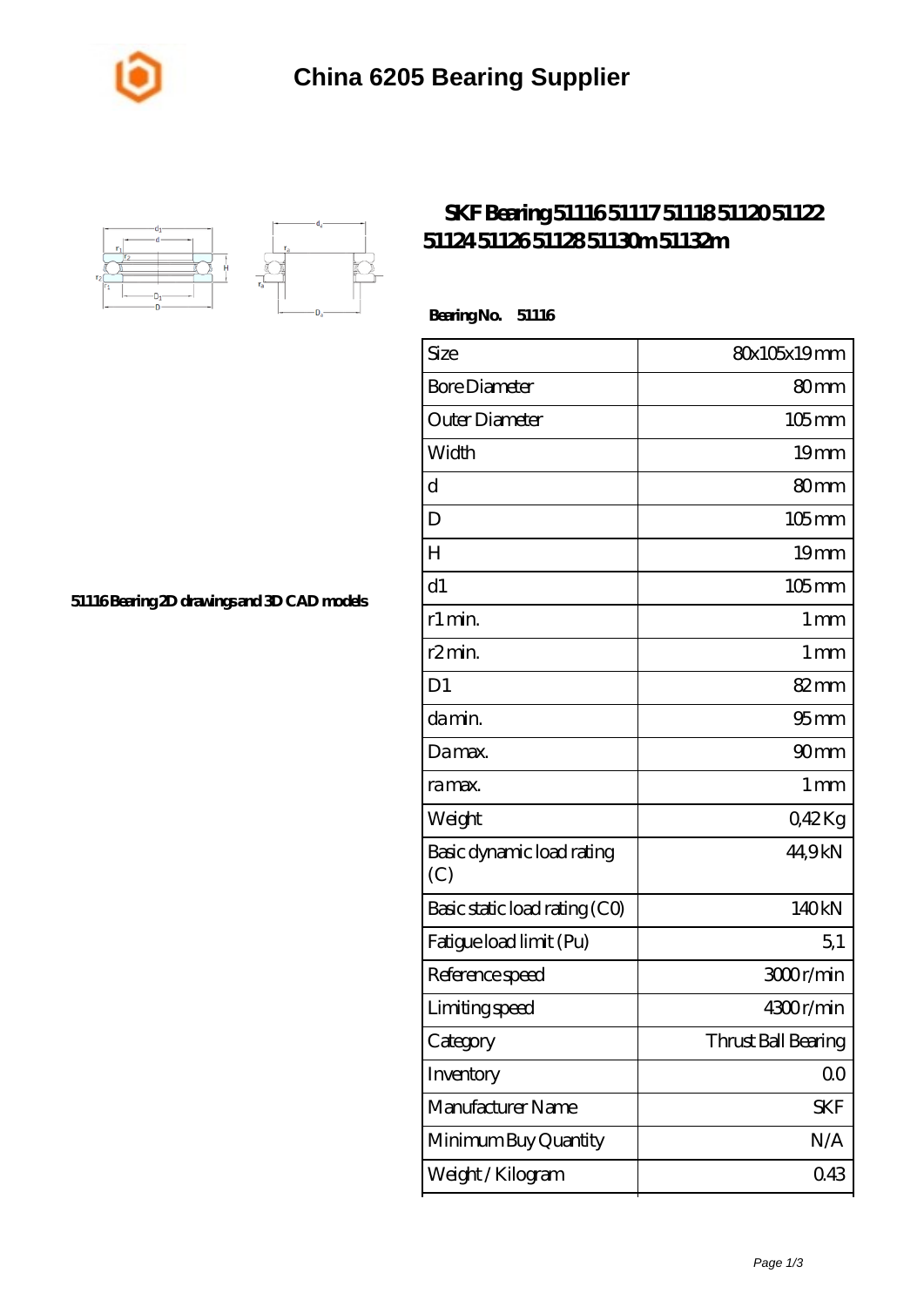

## **[China 6205 Bearing Supplier](https://m.johnny-light.com)**

| Product Group                          | <b>BOO308</b>                                                                                                                                                                    |
|----------------------------------------|----------------------------------------------------------------------------------------------------------------------------------------------------------------------------------|
| Rolling Element                        | <b>Ball Bearing</b>                                                                                                                                                              |
| Thrust Bearing                         | Yes                                                                                                                                                                              |
| Single or Double Direction             | Single Direction                                                                                                                                                                 |
| Banded                                 | No                                                                                                                                                                               |
| Cage Material                          | Steel                                                                                                                                                                            |
| Precision Class                        | ABEC 1   ISO PO                                                                                                                                                                  |
| Component Description                  | Roller Assembly Plus<br>Raceways                                                                                                                                                 |
| <b>Other Features</b>                  | Single Row                                                                                                                                                                       |
| Long Description                       | <b>80MM Bore 1: 82MM Bore</b><br>2, 105MM Outside<br>Diameter; 19MM Height;<br><b>Ball Bearing, Single</b><br>Direction; Not Banded;<br>Steel Cage; ABEC 1   ISO PO<br>Precision |
| Inch - Metric                          | Metric                                                                                                                                                                           |
| Category                               | Thrust Ball Bearings                                                                                                                                                             |
| <b>UNSPSC</b>                          | 31171507                                                                                                                                                                         |
| Harmonized Tariff Code                 | 8482105008                                                                                                                                                                       |
| Noun                                   | Bearing                                                                                                                                                                          |
| <b>Keyword String</b>                  | <b>Ball Thrust</b>                                                                                                                                                               |
| Manufacturer URL                       | http://www.skf.com                                                                                                                                                               |
| Manufacturer Item Number               | 51116                                                                                                                                                                            |
| Weight/LBS                             | 0948                                                                                                                                                                             |
| Overall Height with<br>Aligning Washer | OInch   OMillimeter                                                                                                                                                              |
| Bore 2                                 | 3228Inch   82 Millimeter                                                                                                                                                         |
| Outside Diameter                       | 4.134 Inch   105 Millimeter                                                                                                                                                      |
| Height                                 | 0.748Inch   19 Millimeter                                                                                                                                                        |
| Bore 1                                 | 315Inch   80Millimeter                                                                                                                                                           |
| bore diameter:                         | 80 <sub>mm</sub>                                                                                                                                                                 |
| static load capacity.                  | 140kN                                                                                                                                                                            |
| outside diameter:                      | 105 mm                                                                                                                                                                           |